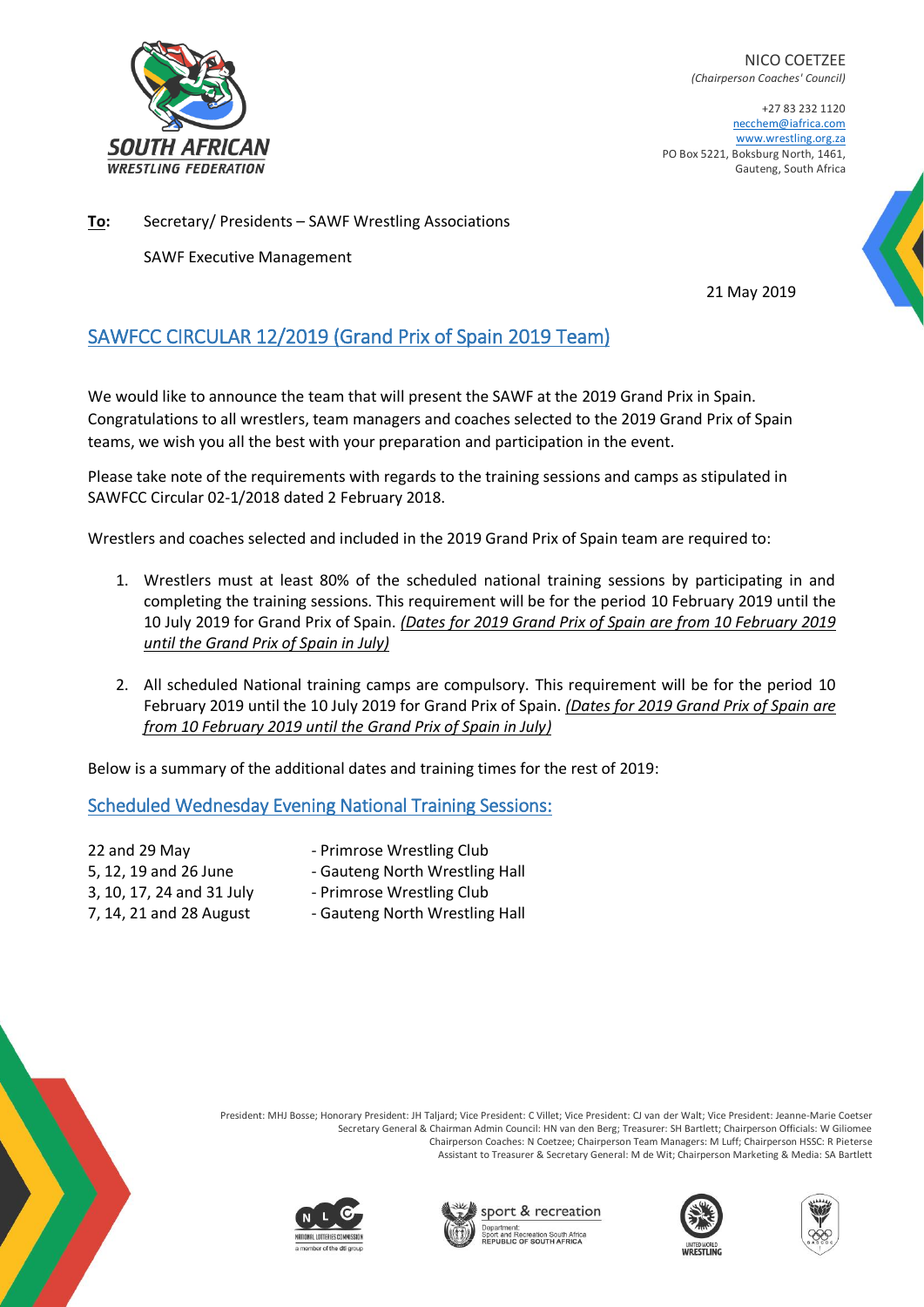

### National Training Camps:

**4 rd Camp**: 24 – 26 May 2019 HPC Pretoria (Only invited team members) Friday 24 May 2019 – Registration at 11:00 (NG Wrestling Hall) Sunday 26 May 2019 – Finish at 11:30

**5 th Camp**: 7 - 8 June 2019 – To be advised Friday 7 June 2019 - Registration at 18:30 Sunday 8 June 2019 - Finish at 16:00

**6 th Camp**: 5 – 6 July 2019 – To be advised Friday 5 July 2019 - Registration at 18:30 Sunday 6 July 2019 - Finish at 16:00

#### The 2019 Grand Prix of Spain team are as follows:

#### *Please note:*

*Senior Protea Colours will only be awarded to wrestlers which was selected as first choice that have not yet received Protea colours. The team will be attending the Grand Prix Competition in Spain as well as the associated training camp.*

| <b>Senior Freestyle</b> | <b>Name</b>        | <b>Province</b> |
|-------------------------|--------------------|-----------------|
| 57 KG (50 - 57 Kg)      | Tau, Tanki         | <b>NWWA</b>     |
| 61 KG (57 - 61 Kg)      | Van Den Berg, Nico | <b>MPWA</b>     |
| 65 KG (61 - 65 Kg)      | Nortjé, Edrich     | <b>NGWA</b>     |
|                         | Coetzee, Marco     | EGWA            |
|                         | Louw, Reynhardt    | <b>NGWA</b>     |
| 74 KG (70 - 74 Kg)      | Bartlett, Matthew  | <b>NGWA</b>     |
| 79 KG (74 - 79 Kg)      | Geringer, Zander   | EGWA            |
| 86 KG (79 - 86 Kg)      | De Lange, Steyn    | <b>LPWA</b>     |
| 92 KG (86 - 92 Kg)      | Mostert, Johan     | <b>WPWA</b>     |
| 97 KG (92 - 97 Kg)      | Erasmus, Martin    | EGWA            |
| Coach:                  | Coetzee, Nico      | <b>EGWA</b>     |